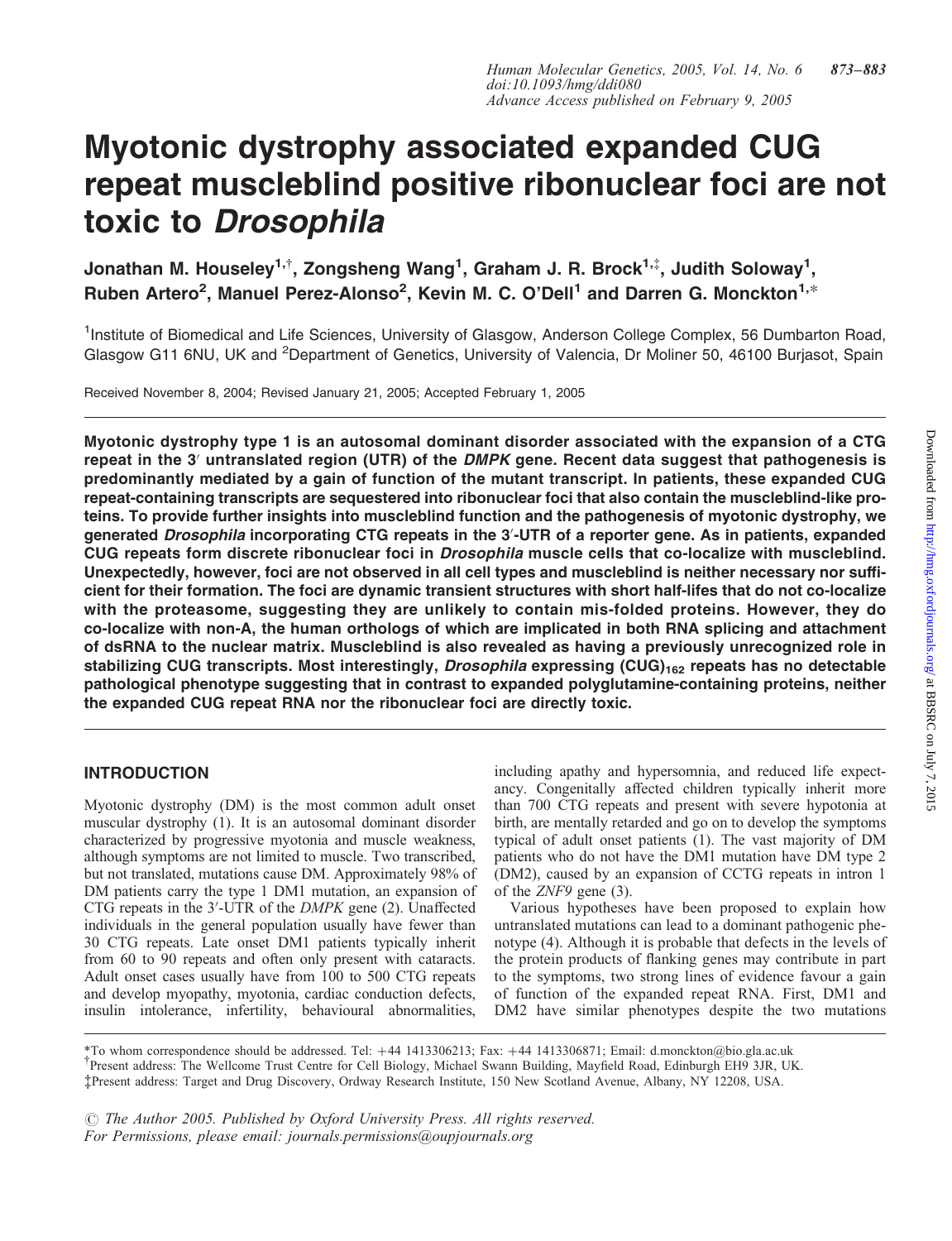being related only by the nature of the transcribed, but untranslated, CTG/CCTG repeat. Secondly, mice expressing expanded CUG repeats in the 3'-UTR of an unrelated transgene develop myotonia and a DM-like myopathy (5).

Downstream pathology in DM is linked with splicing defects in a number of genes. Most convincingly, mis-splicing of the chloride channel subunit 1 (CLC1) and insulin receptor transcripts almost certainly underlie the observed myotonia (6) and insulin intolerance (7). The pathways that link these splicing defects to the primary CTG expansion are not yet completely understood but appear to involve two classes of proteins that can bind CUG repeats: the CUG-BP1 and ETR-3-like factors (CELF) and the muscleblind-like (MBNL) proteins (8). Both classes of proteins are regulators of alternative splicing with antagonistic effects on a subset of alternatively spliced genes. Consistent with a direct role for CUG-BP1 in DM pathogenesis, DM splicing defects are mirrored in normal cells over-expressing CUG-BP1 and nuclear levels of CUG-BP1 are increased in DM patient cells (9). Similarly, consistent with a direct role for the MBNLs in DM pathogenesis, mice lacking Mbnl1 develop myopathy and myotonia and splicing defects in the  $Clc1$  transcript (10).

Precisely how the CELF and MBNL protein functions are perturbed in patient cells is not completely understood, but is assumed to be related to the observation that expanded CUG repeat RNA is trapped in discrete foci in the nuclei of patient cells (11). Although these ribonuclear foci do not contain CUG-BP1 (12), the MBNL proteins bind dsCUG RNA and co-localize with the ribonuclear foci, strongly supporting a role for MBNL titration in the pathogenic process (13,14). Nevertheless, mice homozygous null for Mbnl1 are born healthy and do not present with the congenital form of DM. Thus, it remains unclear as to what extent MBNL titration contributes toward pathogenesis and, importantly, whether expanded CUG repeat RNA or ribonuclear foci are inherently noxious and have a direct toxic effect over and above dysregulation of alternative splicing. A more general toxic effect of expanded CUG repeat RNA might be mediated by the sequestration of transcription factors, as has been recently proposed (15), and is observed for highly toxic polyglutamine expansions (16).

The rate of progress in understanding fundamental mechanisms in DM is restricted by the complexity of analysing patient samples, the inherent limitations of cell culture models and the relative difficulty of generating additional mouse models. Significantly, a number of triplet repeat disorders have been successfully modelled in Drosophila, providing critical new insights into the molecular pathogenesis of the disease process  $(17-20)$ . We have, therefore, created a Drosophila model of DM and provided insights into muscleblind function by expressing CTG repeats in the 3'-UTR of a marker gene.

## RESULTS

## Expanded CUG repeat tract expressing Drosophila are viable

To explore CUG repeat-mediated DM pathogenesis, DM1 alleles of 11, 48, 56 and 162 CTG repeats flanked by



Figure 1. The myotonic dystrophy  $(CTG)<sub>n</sub>$  transgene. DM1 alleles of 11, 48, 56 and 162 CTG repeats and 27 bp  $5'$  and 72 bp  $3'$  of the unique sequence DNA from the 3'-UTR of the human DMPK gene were cloned into the 3'-UTR of a GFP marker gene as part of a standard pP[UAST] Drosophila P-element transgene construct (42,43). RT–PCR and DNA sequencing of UAS driven transgenic transcripts confirmed the integrity of the transgenes and appropriate SV40 poly(A) mediated termination and polyadenylation (data not shown).

 $\sim$ 100 bp of the human DMPK 3'-UTR were cloned into the 3'-UTR of a GFP marker gene under the control of a UAS promoter and used to generate transgenic Drosophila (Fig. 1 and Supplementary Material, Table S1). Preliminary observations revealed that multiple lines of Drosophila expressing CTG repeat transgenes either ubiquitously, under the control of the *da.G32-GAL4* driver, or specifically in muscle, using the 24B-GAL4 driver, expressed high levels of GFP, but developed normally, could walk, jump and fly, could mate and were fertile.

# Expanded repeat RNA forms ribonuclear foci in Drosophila

A hallmark of DM pathogenesis is the presence of CUG/ CCUG repeat ribonuclear foci in the nuclei of cells expressing expanded repeat RNA. Whole mount in situ hybridization using a Cy3 labelled  $(CAG)_{10}$  probe in *Drosophila* ubiquitously expressing the  $(CTG)_{162}$  transgene revealed ribonuclear foci in muscle cell nuclei at various developmental time points (Fig. 2A). Ribonuclear foci were not present in Drosophila expressing 11, 48 or 56 CUG repeat RNA. Identical results were obtained using a unique sequence riboprobe to GFP (Fig. 2B). As this probe can only bind to the transgene RNA in single copy, the inability to detect ribonuclear foci in lines with smaller repeat tracts is not an artefact of the number of copies of the repeat in the target sequence. Ribonuclear foci were not detectable in embryos but were observed in all muscle cells of first instar larvae. The number and intensity of foci increased throughout development with late Third instar larval muscle cells containing numerous intense foci. Ribonuclear foci were observed in all cells of larval muscles. The number of foci-positive cells decreased during pupation, concomitant with muscle remodelling. Nonetheless, ribonuclear foci were present at eclosion and persisted for the life of the adult fly. In adults, ribonuclear foci were restricted to abdominal, cranial and pleurosternal muscles (where they were present in all cells) and were absent in all leg and indirect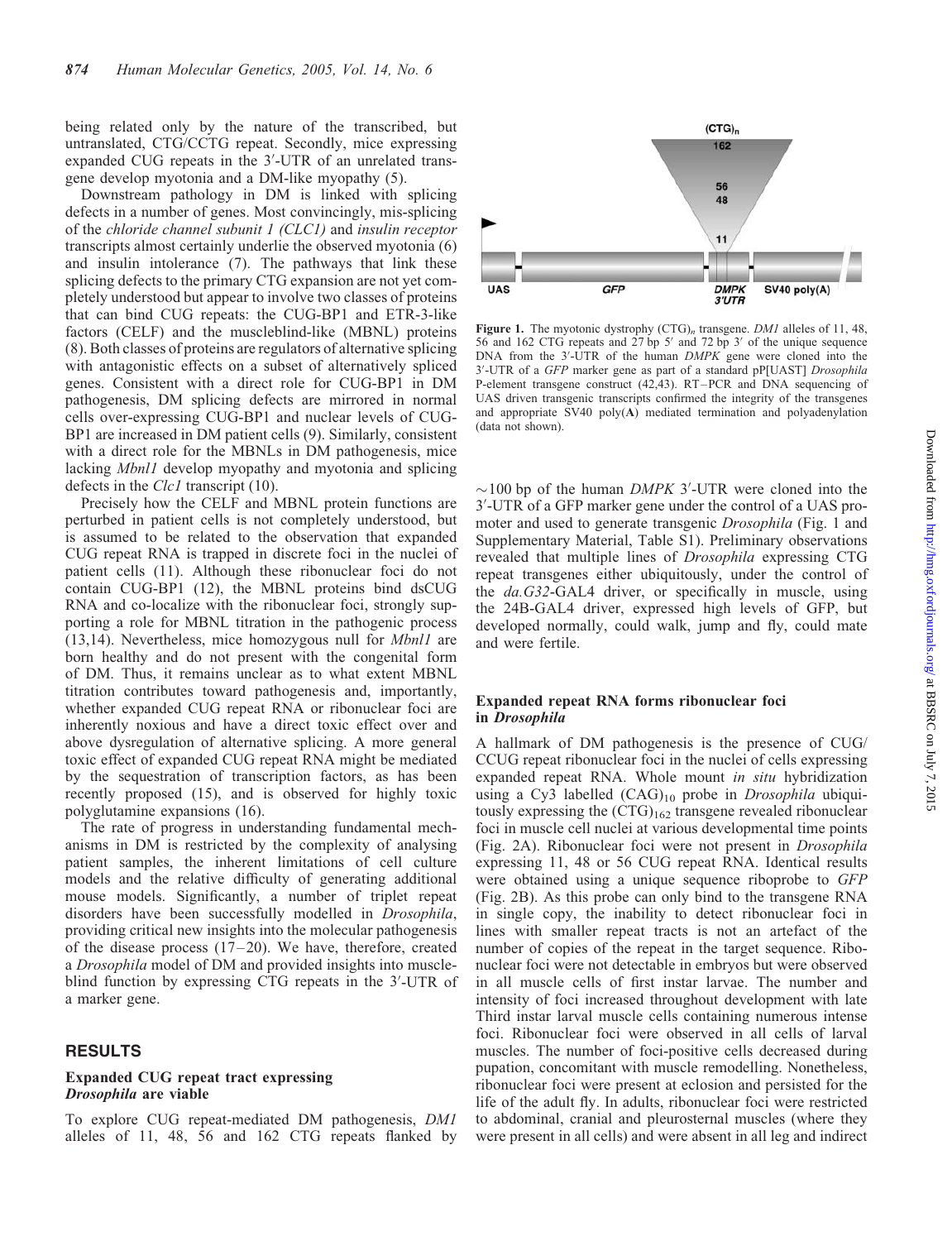

Figure 2.  $(CUG)_{162}$  RNA forms ribonuclear foci that co-localize with muscleblind. (A) Muscle cell-specific ribonuclear foci. Ribonuclear foci (purple) are present in the nuclei (grey) of body wall muscle cells but are not present in the adjacent nuclei of neurons from the ventral nerve cord. (B) Ribonuclear foci contain GFP RNA as well as CUG repeat RNA. CUG repeat RNA ( purple) and GFP RNA (green) co-localize (white) in muscle nuclei. (C) Muscleblind co-localizes with ribonuclear foci. Ribonuclear foci ( purple) co-localize (white) with muscleblind (green) in muscle nuclei. All images are from third instar larvae ubiquitously expressing  $GFP(CTG)_{162}$ . Ribonuclear foci were detected using a Cy3-(CAG)<sub>10</sub> probe, GFP RNA with a DIG-labelled riboprobe, muscleblind with polyclonal sheep anti-muscleblind and nuclei with DAPI, which for clarity has been omitted from some of the merged images.

flight muscle cells. Interestingly,  $(CUG)_{162}$ -specific transgene RNA was also detected in the nuclei of all larval and adult salivary gland cells. However, rather than the discrete foci observed in muscle cells, the  $(CUG)_{162}$ -RNA accumulated in the inter-chromatin space (data not shown). Despite ubiquitous expression of the transgene, ribonuclear foci were not detectable in the brain, peripheral nervous system or any other internal organs (Fig. 2A). Strong transgenic GFP fluorescence was observed in tissue with (e.g. larval muscle) and without ribonuclear foci (e.g. larval neurons and adult indirect flight muscle) in both  $(CTG)_{162}$  and  $(CTG)_{11}$  lines. The expression level and pattern of all GAL4 driver lines were also tested with  $\beta$ -galactosidase reporter genes and levels of expression were shown to be indistinguishable in many ribonuclearpositive and ribonuclear-negative cell types. Thus, expanded CUG repeat RNA can exit the nucleus and be translated, even though some transcripts in some cell types are sequestered into ribonuclear foci. These data also reveal that the expression of expanded CUG repeat RNA alone is not sufficient to drive ribonuclear foci formation, indicating a requirement for other cell type-specific factors.

# Expression of expanded CUG repeat RNA does not compromize locomotor activity, muscle histology, life span, eye development or female fertility

To determine whether flies expressing expanded repeat tracts that result in ribonuclear foci develop muscle defects, locomotor reactivity and spontaneous activity were assessed. No statistically significant expanded repeat length-specific differences in activity were observed and  $(CUG)_n$  expressing flies maintained a normal circadian rhythm (Supplementary Material, Fig. S1 and Tables S2 and S3). Similarly, no perturbation of normal muscle structure was observed in haematoxylin and eosin stained sections or by polarized light microscopy. To determine if expression of expanded CUG arrays results in shortened life expectancy, Drosophila life span was assessed. Contrary to the expectation of a shortened life span (assuming a toxic effect of the transgene), the mean life span of  $(CTG)_{162}$  repeat-expressing *Drosophila* was extended by  $\sim$ 15% ( $P < 0.001$ , Supplementary Material, Fig. S2 and Table S4).

Although the presence of muscle specific ribonuclear foci appears not to be associated with a pathogenic effect in  $(CUG)_{162}$  repeat-expressing flies, we sought to determine whether other tissues might be more vulnerable to  $(CUG)_{162}$ repeat-induced toxicity. The Drosophila eye is a complex, developmentally sensitive organ and all reported studies of triplet repeat-mediated pathogenesis in Drosophila have demonstrated neurodegeneration in the eye and disruption and loss of ommatidia (17–20). However, expression of  $(CTG)_{162}$ expanded repeat transgenes from two independent lines using two separate eye-specific GAL4 drivers (ninaE-GAL4 and ey-GAL4) failed to produce any disruption of ommatidial patterning even in 2-month-old Drosophila (data not shown).

In DM patients, CUG-BP1 activity is increased and associated with DM-specific RNA splicing errors (9). The two closest orthologues of CUG-BP1 in the Drosophila genome are aret and bruno2. The role of bruno2 is unknown, but the aret gene product, Bruno, is a well characterized gonadspecific protein for which both loss and over expression are detrimental to *Drosophila* oogenesis (21). Therefore, to determine if expression of expanded CUG tracts might interfere with Bruno function, fertility of female *Drosophila* expressing CUG repeat RNA ubiquitously was quantitatively assessed. These analyses revealed no defects in female fertility in expanded CUG repeat-expressing lines (Supplementary Material, Table S5).

#### Ribonuclear foci co-localize with muscleblind protein

In mammalian cells expressing large expanded CUG repeat arrays, the MBNL proteins co-localize with ribonuclear foci (14). Likewise, Drosophila muscleblind protein demonstrated excellent co-localization with  $(CTG)_{162}$  mediated ribonuclear foci within cells (Fig. 2C). However, unlike the MBNLs, which are almost ubiquitously distributed in mammalian tissues (14), we only observed muscleblind in muscle, salivary gland and imaginal discs in wild-type larvae. Thus, there is a good correlation between ribonuclear foci formation and muscleblind expression. Nonetheless, ribonuclear foci were not observed in larval imaginal discs or adult indirect flight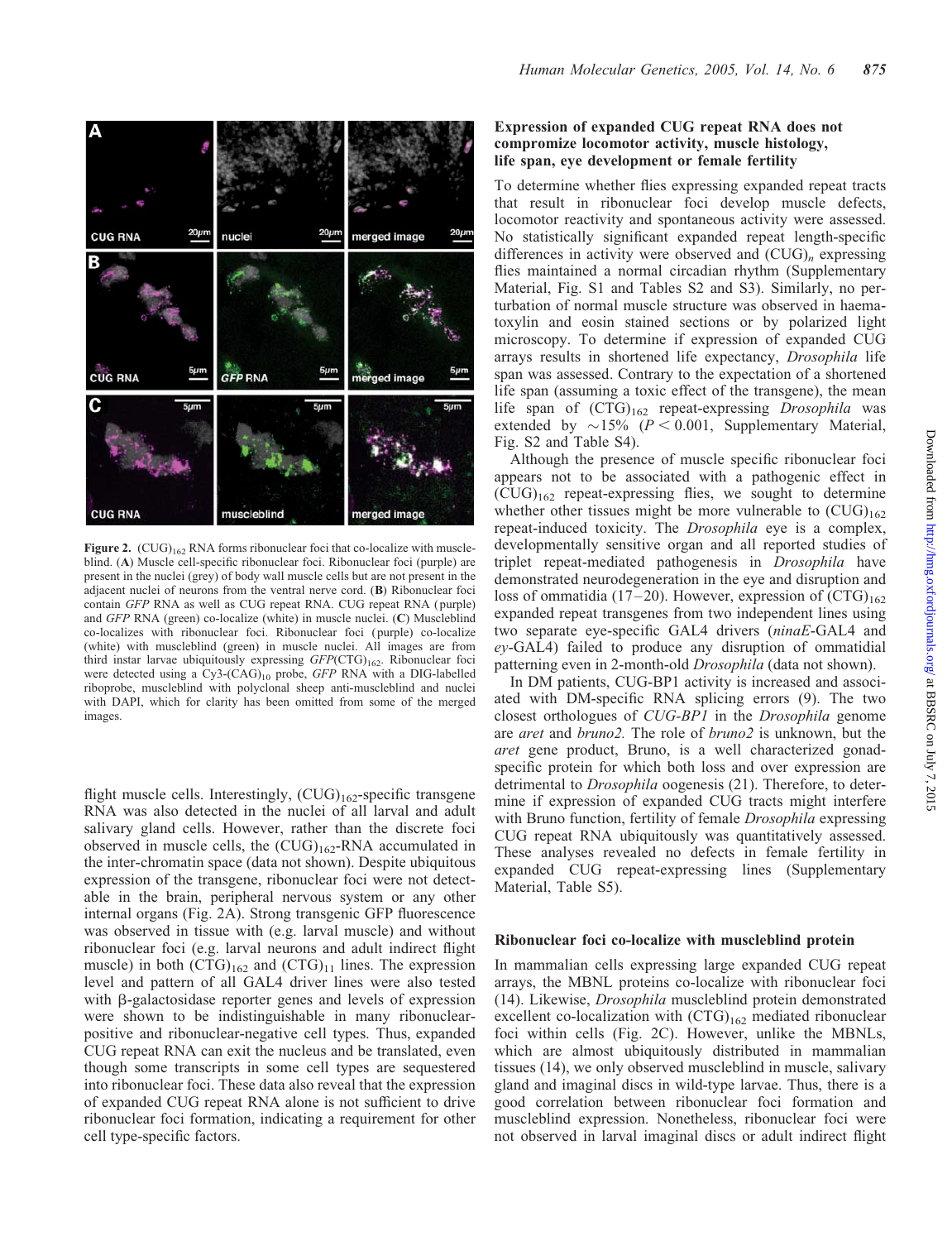muscle, despite the presence of muscleblind protein and GFP in these tissues.

In humans, MBNL1 is distributed throughout the cytoplasm and nucleus within wild-type muscle cells but is recruited to the ribonuclear foci in DM patient cells (13). This situation was replicated in Drosophila third instar larvae (Fig. 3A), but in wild-type and  $(CTG)_{11}$  adults, muscleblind was clearly located in nuclear foci in the absence of expanded repeat RNA (Fig. 3B). This suggests that either muscleblind intracellular localization is developmentally controlled by other proteins or that developmentally regulated muscleblind isoforms differ in their localization. Four different muscleblind mRNA isoforms have been identified in Drosophila: mbl-A, mbl-B, mbl-C and mbl-D (22). Only mbl-C is expressed in adult Drosophila, whereas isoforms mbl-A, -B, -C and -D are all present in third instar larvae (Houseley et al., unpublished data). These data suggest that isoform mbl-C may normally exist in foci, whereas other isoforms are normally distributed throughout the cell but can be titrated into ribonuclear foci. Northern blot and RT –PCR analyses revealed no detectable alteration in muscleblind splicing patterns or levels in larvae or adults expressing expanded CUG repeats (data not shown).

## Ribonuclear foci are transient and can be muscleblind independent

The early expression of muscleblind is critical for terminal differentiation of muscles and *muscleblind* mutants are embryonic lethal (23). However, despite 24B-GAL4 driven embryonic expression of  $(CTG)_{162}$  transgene transcripts, ribonuclear foci were not observed until the first larval instar, several hours after the point of co-expression with muscleblind. This implies that foci formation either requires additional cell type-specific factors or is a relatively slow process compared with the very rapid rate of Drosophila muscle differentiation in the embryo. To gain a better understanding of ribonuclear foci dynamics,  $(CTG)<sub>n</sub>$  transgenes were expressed in adult flies using a heat shock-activated GAL4 driver (Fig. 4). Transgene expression peaked within 8 –24 h and was almost undetectable in whole flies by 4 days after heat shock. Ribonuclear foci were only observed in  $(CTG)_{162}$  lines and were present in most cell types, except neurons. These experiments revealed ribonuclear foci as dynamic transient structures. Their number and intensity peaked at  $\sim$ 8 h and foci were mostly lost within 2–4 days, although their precise dynamics were highly cell-type dependent (Supplementary Material, Fig. S3). For example, ribonuclear foci were observed in follicle cells within 1 h, but remained detectable there for  $\leq$  48 h (Supplementary Material, Fig. S3A). In contrast, ribonuclear foci were not detected in indirect flight muscles until 24 h after heat-shock induction, where they could last for at least 10 days (Supplementary Material, Fig. S3B). By 19 days, post-heat-shock ribonuclear foci had been lost from all tissues in which they were absent pre-heat-shock. Western blot analysis of transgenic samples for GFP after heat shock demonstrated that ribonuclear foci formation did not appreciably deplete the quantity of mRNA available for translation (Fig. 4A). Very interestingly, it was also observed that ribonuclear foci were formed in most cell types in the absence of detectable



Figure 3. Intracellular muscleblind distribution varies during the *Drosophila* lifecycle. (A) Intracellular muscleblind distribution in larvae. In body wall muscle cells from third instar larvae, muscleblind (green) is widely dispersed in the cytoplasm and nucleus (grey) in  $GFP(CTG)_{11}$ , but relocalizes to discrete foci in  $GFP(\text{CTG})_{162}$  expressing animals. (B) Intracellular muscleblind distribution in adults. In abdominal muscle nuclei of adult wild-type Drosophila (data not shown), or flies expressing either  $GFP(CTG)_{11}$  or  $GFP(CTG)_{162}$ , muscleblind (green) is present in nuclear foci. The nuclei from  $GFP(CTG)_{162}$ expressing Drosophila also contain ribonuclear foci that co-localize with the muscleblind foci (data not shown).

muscleblind, as determined by standard immunohistochemistry (Fig. 4B). When detectable in other tissues, however, muscleblind did co-localize with the ribonuclear foci (Fig. 4C).

# MBNL1 can promote ribonuclear foci formation in some cells

We did not observe ribonuclear formation in neuronal cells when driving ubiquitous expression of the  $(CTG)_{162}$  transgene either continuously or transiently with heat shock. Likewise, muscleblind expression was not detected in neurons. To ascertain whether muscleblind is sufficient to promote ribonuclear foci formation, UAS transgenics were used to ectopically express  $mbl-A$ ,  $mbl-C$  and  $MBNLI$  (24) in larval motorneurons using the D42-GAL4 driver, in combination with GFP(CTG)<sub>48/162</sub> transgenes. Neuronal ribonuclear foci were only observed in larvae expressing MBNL1 and  $GFP(CTG)_{162}$  (Fig. 5). Thus, human MBNL1 can drive ribonuclear foci formation in some cells, although the number of foci-positive neurons  $({\sim}5{-}10\%)$  was far fewer than the number of cells in which the GAL4 driver was active. In flies expressing  $GFP(\text{CTG})_{162}$  transgenes in muscle, ribonuclear foci are only observed in a subset of adult muscles and are absent in leg and indirect flight muscles. To further test whether mbl-A or mbl-C could stimulate foci formation, their over-expression was driven in adult muscle using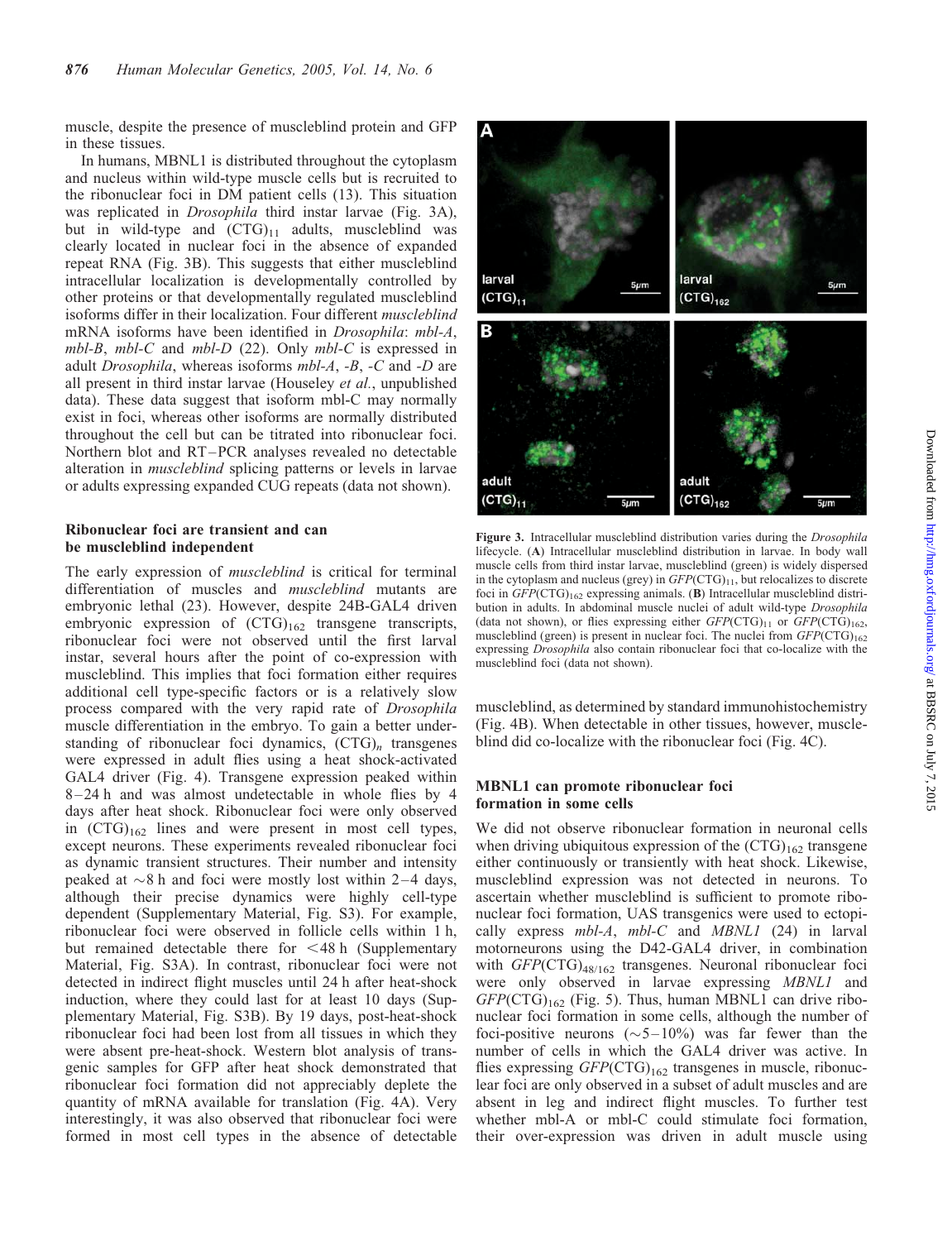

Figure 4. Ribonuclear foci are transiently induced after heat-shock activation. (A) The dynamics of transgene mRNA and protein levels after heat-shock induction. Adult Drosophila expressing GFP(CTG)<sub>48</sub> or GFP(CTG)<sub>162</sub> driven by hs-GAL4 were raised at  $18^{\circ}$ C, heat shocked for 30 min at  $37^{\circ}$ C and returned to 18°C. Protein and DNA samples were collected at various time points after heat-shock induction. Levels of transgene RNA and GFP were analyzed by northern (middle and bottom panels) and western blotting (top panel). Loading controls were  $rp49$  and CRP (a non-heat shock responsive cross-reacting protein) for northern and western blots, respectively. (B) Ribonuclear foci induced in  $GFP(CTG)_{162}$  muscle nuclei by heat shock co-localize with muscleblind. Repeat RNA (purple) colocalises (white) with muscleblind (green) in muscle cell nuclei (grey). These images were taken 4 h after a 30 min heat shock. (C) Ribonuclear foci induced in  $GFP(CTG)_{162}$ non-muscle nuclei by heat shock do not co-localize with muscleblind. The nucleus in the upper left of the panel is from a muscle cell and shows colocalization of ribonuclear foci and muscleblind. The nucleus in the lower right of the panel is from a non-muscle cell, which despite the presence of several intense ribonuclear foci, contains no muscleblind. The two nuclei shown are from the same image, but have been moved closer together for the sake of clarity. No differential image processing has been applied.

24B-GAL4 with  $GFP(CTG)_{48/162}$  transgenes (over-expression of MBNL1 in muscle was associated with embryonic/early larval lethality). No ribonuclear foci were detected in any adult skeletal muscle in which they were not observed in the absence of mbl-A/C over-expression. These data illustrate that neither mbl-A nor mbl-C over-expression can mediate foci formation in larval motorneurons or adult leg and indirect flight muscles, indicating that some other factor is rate limiting in these tissues.

## Muscleblind and MBNL1 increase steady state levels of CUG repeat RNA

Larvae over-expressing  $mbl$ -A/C and CUG<sub>11/48/162</sub> repeat RNA driven by 24B-GAL4 showed greater GFP fluorescence in the



Figure 5. MBNL1 induced ribonuclear foci in motorneurons. Ribonuclear foci are present in the nucleus of neurons when  $GFP$ (CUG)<sub>162</sub> RNA is coexpressed with MBNL1. Image shows neurons of the ventral nerve cord (grey) and ribonuclear foci in purple. The final image was generated by merging a small number of images from a confocal stack by the maximum projection method.

salivary gland than those expressing CUG repeat RNA alone (Fig. 6A). Higher levels of transgenic RNA were detected by in situ hybridization in salivary glands (Fig. 6A) and in whole larvae by northern blotting (Fig. 6B). Over-expressed mbl-A and -C accumulated in the cytoplasm of salivary gland cells and resulted in the formation of ribocytoplasmic foci in larvae expressing  $GFP(CUG)_{162}$  (Fig. 6A). Despite the fact that all CUG repeat sizes were stabilized by overexpression of mbl-A and mbl-C, these ribocytoplasmic foci were not observed in lines expressing  $GFP(CUG)_{11/48}$ . The effects of MBNL1 were not analysed in this experiment, because its over-expression from the 24B-GAL4 driver was lethal. However, the D42-GAL4 driver also mediates expression in the salivary glands. Co-expression of mbl-A/C and expanded repeat RNA from this GAL4 driver gave similar results to expression driven from 24B-GAL4. However, co-expression of MBNL1 with  $GFP(CUG)_{162}$  in salivary gland by D42-GAL4 led primarily to ribonuclear foci formation, in addition to the formation of some ribocytoplasmic foci (Fig. 6C). Co-expression of MBNL1 with  $GFP$ (CUG)<sub>48</sub> in salivary gland driven by D42-GAL did not produce ribonuclear or ribocytoplasmic foci, but resulted in higher levels of RNA and GFP fluorescence than that obtained with  $GFP$ (CUG)<sub>48</sub> alone (data not shown). Thus, MBNL1 is also capable of stabilizing the transgenic RNA. The stabilization of expanded repeat RNA, as detected by both enhanced GFP fluorescence and northern blotting, was not restricted to salivary glands as it was also observed when mbl-A/mbl-C/ MBNL1 transgenes were co-expressed with  $(CUG)_{48}$  from the *elav*-GAL4 driver (Fig. 6B). This GAL4 driver expresses in larval neurons, but not salivary glands, and does not cause ribonuclear foci formation with any combination of  $(CUG)_{48/162}$  and mbl-A/-C/MBNL1 over-expression.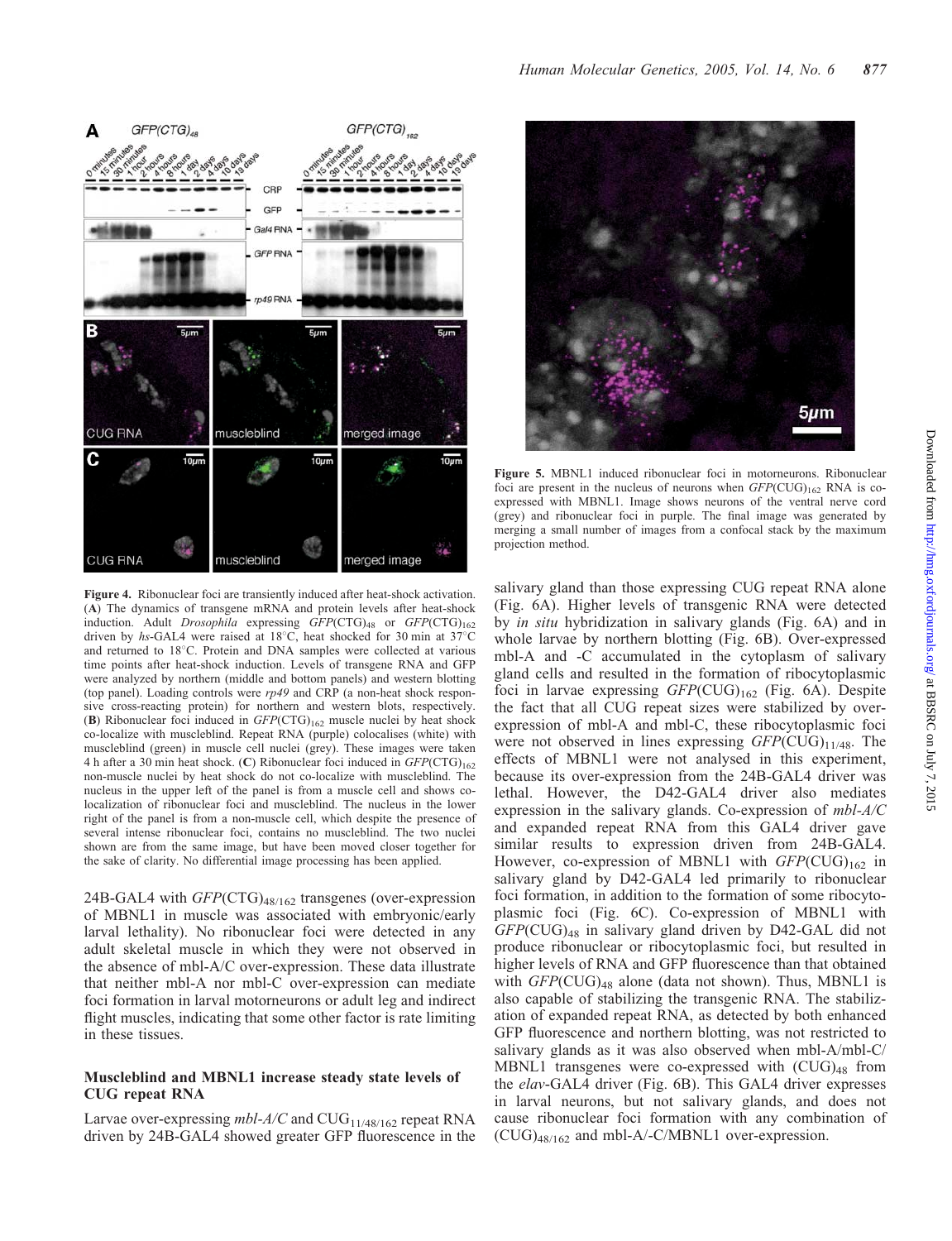

Figure 6. Muscleblind/MBNL1 and CUG repeat RNA interactions in salivary glands. (A) muscleblind A stabilizes cytoplasmic CUG repeat RNA. Salivary glands of third instar larvae expressing  $GFP(CUG)_{162}$  RNA alone or in conjunction with a UAS-mbl-A transgene driven by 24B-GAL4. Images were captured at identical laser settings and camera exposure times to allow direct comparison of signal intensities. Note that although cytoplasmic levels of CUG repeat (purple) are increased in the presence of mbl-A, no nuclear ribonuclear foci were detected. Muscleblind was detected with an AMCA conjugated secondary antibody (green) because the exceptional levels of GFP (grey) produced by the stabilized transgenic RNA were not quenched during the *in situ* hybridization procedure. (B) mbl-A, mbl-C and MBNL1 all stabilize CUG repeat RNA. Northern blot analysis of transgene RNA levels in whole larvae expressing  $GFP(CTG)_{11/48/162}$  RNA alone or in conjunction with a UAS-mbl-A or -C or UAS-MBNL1 transgene. Blots were hybridized with a GFP specific probe. The ribosomal RNA loading control levels were revealed by ethidium bromide staining (image inverted). Transgene expression was driven in the salivary gland and muscle by 24B-GAL4 and in neurons by elav-GAL4. (C) Co-expression of  $GFP(CTG)_{162}$  and UAS-MBNL1 leads to the formation of ribonuclear foci in salivary gland nuclei. Transgene expression was driven by D42-GAL4. Repeat RNA forms ribonuclear and ribocytoplasmic foci (purple) in the nuclei (grey).

### Ribonuclear foci co-localize with non-A

To gain further insights into the organization of ribonuclear foci, their spatial position in muscle nuclei was analysed. Ribonuclear foci occupied nuclear regions lightly stained

with DAPI, but they were not observed in the nucleolus. They therefore shared the inter-chromatin space with the splicing and mRNA export machinery. The relative location of ribonuclear foci and molecular markers of spliceosomes and exosomes were analysed. No co-localization was observed (Fig. 7A). The relative location of the proteasome was also investigated to determine whether the proteins present in the ribonuclear foci contain mis-folded proteins and are targeted for degradation, and again no co-localization was observed (Fig. 7A).

One evolutionarily conserved cellular strategy for dealing with nuclear dsRNA is adenosine to inosine RNA editing (25). In vertebrate cells, it is known that editing is followed by attachment to the nuclear matrix by PSF and  $p54^{\text{nrb}}$  (26). Although dsCUG repeat RNA should be immune to such editing, the hairpin structure may nonetheless interact with proteins in this pathway, so the relative locations of ribonuclear foci and non-A, the *Drosophila* PSF/p54<sup>nrb</sup> orthologue, were analysed (Fig. 7B). Co-localization of these elements was very good, indicating that non-A and expanded repeat RNA occupy the same nuclear regions and probably interact, directly or indirectly, in vivo. To determine whether expanded CUG containing transcripts were edited by the non-A pathway, RT–PCR amplified transcripts were cloned and sequenced from  $(CTG)_{162}$  expressing flies. RNA editing and reverse transcription converts edited adenosines to guanosines in the cDNA  $(27)$ . Sequencing of the CUG repeat tract and 120 bp 5<sup> $\prime$ </sup> and  $280$  bp  $3'$  of the flanking sequence failed to identify any adenosine to guanine mutations in six independent clones.

# **DISCUSSION**

One of the most distinctive and consistent features of affected muscle in DM1 and DM2 patients is the formation of discrete ribonuclear foci of the expanded repeat RNA. These ribonuclear foci have become a hallmark of DM pathogenesis, yet their precise role in the disease pathway remains unclear. We have shown that the processes underlying ribonuclear foci formation are conserved in Drosophila, which develop reproducible patterns of ribonuclear foci when expressing a transgene containing 162 CUG repeats in the 3'-UTR of a GFP reporter gene. Moreover, these ribonuclear foci colocalize with muscleblind, the Drosophila orthologue of the human MBNLs. However, despite expression of the transgene ubiquitously and in several defined tissues, and the careful examination of a variety of phenotypes, we were unable to detect a deleterious affect of expanded CUG repeat expression on Drosophila. This included morphological analysis of the developmentally highly sensitive compound eye and a detailed examination of muscle using both functional and histological analyses. Muscle is the primary affected tissue in DM and the main tissue in which we observed ribonuclear foci in our Drosophila model. These data therefore demonstrate that neither the expanded  $(CUG)_{162}$  repeat RNA nor the ribonuclear foci that are characteristic of DM are directly toxic to Drosophila. These data are in stark contrast to expanded polyglutamine-containing proteins that appear to be inherently toxic in most, if not all, cell types, including Drosophila neurons (17,18). Polyglutamine toxicity is mediated by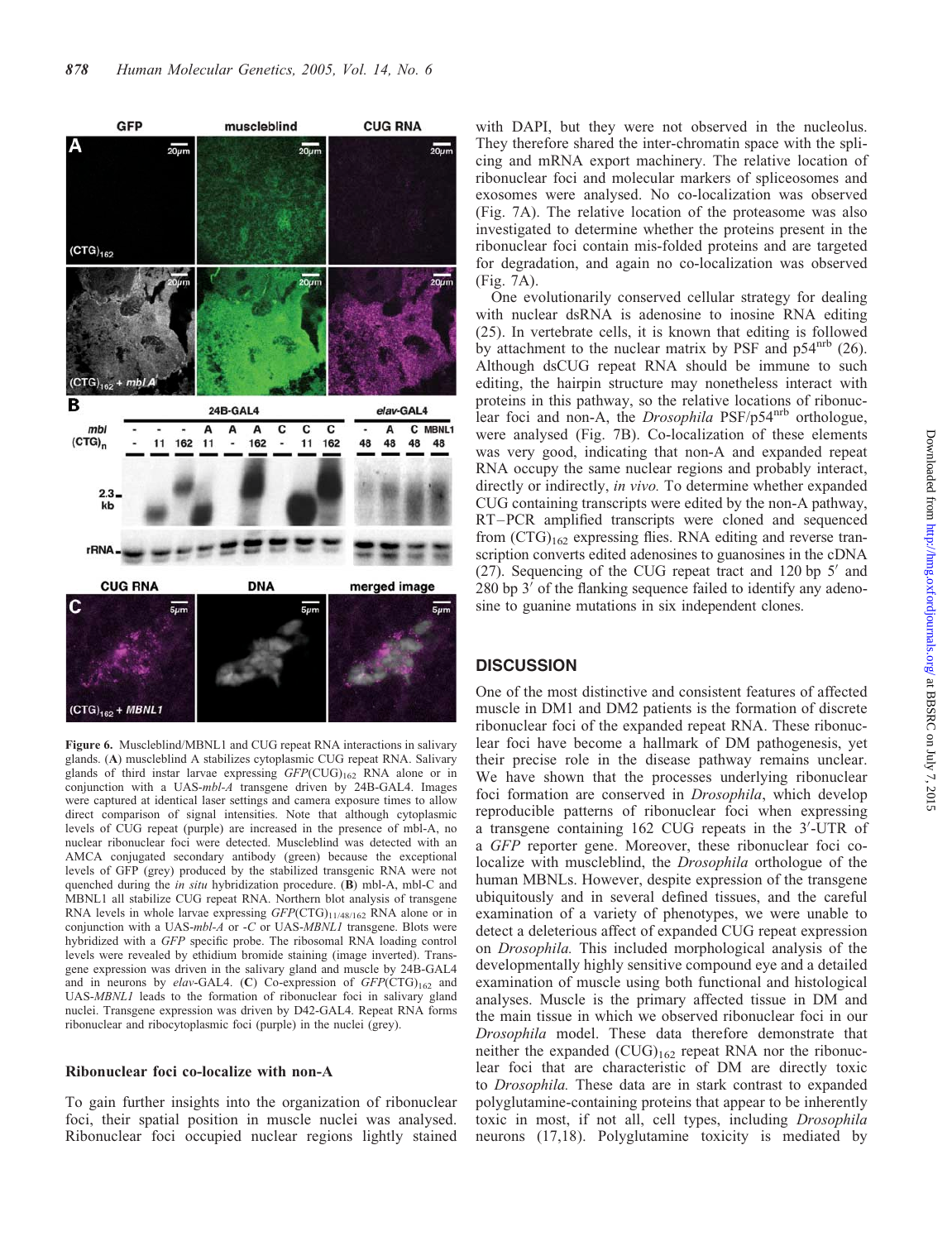

Figure 7. Ribonuclear foci and other intranuclear structures. (A) Ribonuclear foci do not co-localize with spliceosomal, proteasomal or exosomal markers. Muscle nuclei of a third instar larvae expressing  $GFP(CTG)_{162}$  in muscle, showing ribonuclear foci (purple) and nuclear DNA (grey). The spliceosome was detected with antibodies for SC-35 (green), the proteasome with antibodies for dRegy (green) and the exosome with antibodies for dSpt6 (green, left) and dRrp6 (green, right). (B) Ribonuclear foci co-localize with non-A in Drosophila. Muscle nuclei of a third instar larvae expressing  $GFP(CTG)_{162}$  showing ribonuclear foci (purple) and non-A detected with anti-non-A (green).

disruption of a number of important cellular pathways via a mechanism that is assumed to involve aberrant interactions between the mis-folded polyglutamine tract and a host of normal cellular proteins (16). We have shown that ribonuclear foci are dynamic structures that do not co-localize with the proteasome and are unlikely to contain mis-folded proteins. These data therefore suggest that the expanded CUG repeat toxicity observed in humans and mice is mediated by a limited set of very precise RNA – protein interactions and that expanded CUG repeat RNA is not inherently toxic to cells in vivo. This observation indicates that pathogenicity is unlikely to extend beyond MBNL sequestration, which in turn suggests that therapeutic strategies that restored MBNL function to normal are likely to be highly beneficial.

Of course, it could always be hypothesized that an even larger  $(CUG)_n$  repeat tract might be toxic to *Drosophila*, and this can only be definitively answered by direct experimentation. Nonetheless, several considerations lead us to conclude that the absence of a detectable pathological effect elicited by  $(CUG)_{162}$  still represents a significant insight. First, an allele of  $(CTG)_{162}$  repeats is at least three times the size of the smallest disease causing allele in humans (1), the same size as an allele shown to be toxic to spermatogenesis in mice (28) and not that much smaller than those of the  $(CTG)_{250}$  repeats shown to produce myotonia and myopathy in mice (5). However, it should be noted that preliminary data suggest that the expanded array in the  $(CTG)_{162}$  flies is somatically stable (Houseley et al., unpublished data) in contrast to the high levels of expansion-biased somatic mosaicism observed in DM1 patients (29). Secondly, the GFP levels observed in muscle cells of  $(CUG)_{162}$  and  $(CUG)_{11}$  lines were indistinguishable, suggesting that the capacity to trap expanded CUG repeat RNA within the Drosophila cell nucleus is already saturated and arguing against any additional effect of a further expanded array. Although ribonuclear foci are

observed with as few as 57 repeats in a mammalian cells (30), it is possible that  $(CUG)_{162}$  is simply too short to become efficiently trapped within the Drosophila cell nucleus. These data, therefore, do not preclude the possibility that longer alleles may produce a pathogenic phenotype in Drosophila. Regardless, however,  $(CUG)_{162}$  transcripts did generate abundant ribonuclear foci, thus demonstrating directly that ribonuclear foci per se are not inherently toxic to cells. In these experiments, we have already described the largest simple sequence repeat array yet incorporated into the *Drosophila* genome. Attempts to generate animal models with longer alleles are likely to be limited by the problems associated with cloning large  $(CTG)<sub>n</sub>$  tracts. Although cell culture models have been reported in which such an obstacle appears to have been overcome, the expanded arrays used are actually composed of synthetic concatamers of  $[(CTG)<sub>20</sub>]$  $CTCGA<sub>n</sub>$  (9). Transcripts derived from such sequences would be predicted to have different structural and protein binding properties than those of  $(CUG)_n$  arrays and have not been demonstrated to be functionally equivalent.

Accumulating data strongly implicate the MBNL proteins as critical targets of expanded CUG repeat RNA in man and mice (8,10). Given that muscleblind function is absolutely required for *Drosophila* development (23) and muscleblind is recruited to larval ribonuclear foci, why are there no pathogenic effects in our model? One possibility is the absence of ribonuclear foci during the critical period in embryonic development when muscleblind function is essential (23). The lack of ribonuclear foci during this short developmental window might be mediated by the lag between expression of muscleblind/ $(CUG)_{162}$  transcripts and foci formation, or the absence of some other critical factor needed to form foci. In humans and mice, the period of muscle development is more prolonged and may be more susceptible to ribonuclear foci-mediated MBNL sequestration. Alternatively, despite co-localization with the ribonuclear foci, Drosophila muscleblind may not have as high an affinity for CUG RNA as the human MBNLs (discussed later), and its function may not be significantly affected by  $(CUG)_{162}$  RNA.

The lack of a detectable toxic effect for the  $(CUG)_{162}$  transgenes described here is also in contrast to two recent reports of Drosophila expressing untranslated triplet repeats. In the first, fragile X related  $(CGG)_{90}$  repeats were expressed in the 5'-UTR of an EGFP transgene resulting in ubiquitinated intranuclear HSP70-positive protein aggregates resembling those adopted by expanded polyglutamine-containing proteins (20). It seems likely that the CGG repeats interact with a yet to be identified protein, leading to aggregation of mis-folded proteins and downstream dysfunction similar to that observed in the polyglutamine disorders. In the second model, the full length human SCA8 transcript, which also contains an untranslated CUG repeat tract, was shown to cause Drosophila neurodegeneration (19). However, the neurodegeneration observed was as potent in *Drosophila* expressing  $(CUG)_{9}$  as those expressing the expanded  $(CUG)_{112}$  transcript, demonstrating that the toxicity of the RNA was not mediated by the expanded repeat tract but by some other element within the transcript. It is of course possible that additional sequence elements within the DMPK transcript absent in our system might contribute toward the pathology of the DM1 expanded CUG repeat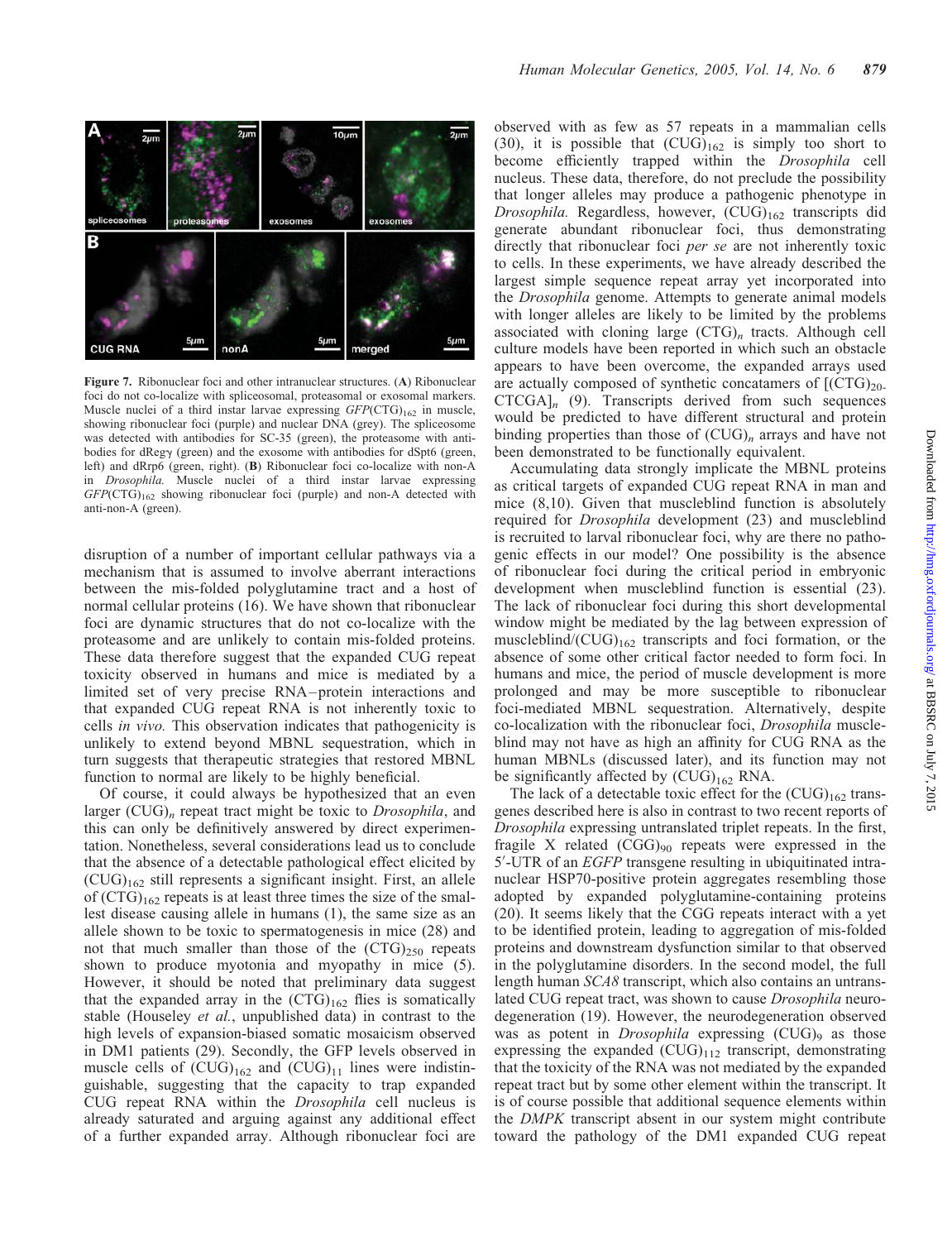array in DM1 patients. Indeed, it has been shown that additional sequence elements within the DMPK 3'-UTR modify the effects of the expanded CUG repeat on myoblast differentiation (31). Nonetheless, the DM2 mutation (3) and the CUG repeat-expressing myotonic mice (5) demonstrate that an expanded repeat tract in the absence of additional DMPK sequences is sufficient to mediate DM pathology in mammalian cells.

In  $(CTG)_{162}$  *Drosophila* expressing the transgene ubiquitously, ribonuclear foci were observed only in salivary glands, larval muscle cells and a subset of adult muscles. Thus, ribonuclear foci formation is not an obligate manifestation of expressing large expanded CUG repeat arrays suggesting that the hairpin structures such RNAs adopt (12) are not sterically blocked from exiting the nucleus, as has been previously proposed (32). These data therefore indicate that other cell type-specific factors must be important in mediating ribonuclear foci formation. In the salivary gland and muscle cells in which ribonuclear foci were observed, they co-localized with muscleblind. However, the relationship between muscleblind and ribonuclear foci proved to be more complex than this. For instance, endogenous muscleblind was detected in larval imaginal discs and adult indirect flight muscle, but no ribonuclear foci were detected in these tissues. Similarly, ectopic over-expression of muscleblind isoforms A and C in a tissue where muscleblind is normally absent (larval motorneurons) was unable to mediate ribonuclear foci formation. Conversely, heat-shock induction of  $(CTG)_{162}$  transgene expression resulted in apparently muscleblind-negative ribonuclear foci formation in many tissues. Although it remains theoretically possible that these foci contained very low levels of muscleblind undetectable using fluorescent microscopy, this seems unlikely given that using the same methodology, muscleblind foci were readily observed in muscle cells with a similar signal intensity to the RNA component of the foci. Because ribonuclear foci were usually absent in the majority of these tissues, their formation must therefore be mediated by either the very high expression levels produced from the hs-GAL4 element or the induction of another protein able to aide foci formation. Thus, muscleblind is neither necessary nor sufficient to mediate ribonuclear foci of expanded CUG repeat RNAs in Drosophila.

Very interestingly though, ectopic expression of human MNBL1 in Drosophila was able to mediate ribonuclear foci formation in a subset of motorneurons and in salivary gland cells. Moreover, the ribonuclear foci initiated by MBNL1 were slightly smaller and more compact than those observed in the absence of MBNL1. These data suggest MBNL1 has a greater affinity for expanded CUG repeat RNA than muscleblind and/or a lesser dependence on additional factors to mediate foci formation. Another difference between the behaviour of MBNL1 and muscleblind was its normal intracellular location. In mammalian cells and Drosophila larvae MBNL/ muscleblind is distributed throughout the cell. In adult Drosophila cells, muscleblind was clustered in intranuclear foci even in the absence of expanded CUG repeat RNA. These muscleblind foci were capable of recruiting expanded CUG repeat RNA, although this process did not alter their localization. Identification of the factors that mediate intranuclear muscleblind clustering in wild-type adult Drosophila cells may shed light on the formation of expanded CUG repeat RNA-mediated ribonuclear foci.

The MBNLs have recently been established as regulators of alternative splicing (8). The ability of muscleblind and MBNL1 to increase steady state levels of CUG repeatcontaining transcripts in the cytoplasm was an unexpected finding that suggests a second role for muscleblind/MBNLs in translational control through the modulation of RNA stability. Although an effect of muscleblind/MBNL1 overexpression on transcription rates cannot be formally excluded, several lines of evidence argue against this possibility. Most significantly, the subcellular co-localization of muscleblind/ CUG RNA in the muscle cell nuclei in wild-type flies (including sequestration of muscleblind into the nucleus in larval muscle cells), the subcellular co-localization of muscleblind/ CUG RNA in the cytoplasm of salivary gland cells overexpressing muscleblind isoforms mbl-A and mbl-C and the subcellular co-localization of MBNL1/CUG RNA in the nucleus of salivary gland cells over-expressing MBNL1 all support a direct molecular interaction between muscleblind/ MBNL1 and the CUG RNA. An additional cytoplasmic role for the muscleblind/MBNLs is also supported by its cytoplasmic location in mammalian cells (13) and Drosophila larvae and its preferential binding affinity for RNA as opposed to DNA (33). It is well known that AU-rich elements in the 3'-UTR of transcripts can modulate their stability (34). CUG repeats in the  $3^7$ -UTR presumably form a similar modulatory element. Because this effect was also observed for transcripts containing  $(CUG)_{11}$ , which are not uncommon in higher eukaryotic genomes, such a regulatory process could be physiologically relevant in the normal function of the MBNLs. Moreover, it suggests that MBNL sequestration mediated pathology in DM will not be limited to aberrant alternative splicing but will also include defects associated with aberrant transcript stability/translational control.

In our Drosophila model, the ribonuclear foci did not co-localize with the spliceosomal marker SC-35. Although it is assumed that RNA splicing can occur within or near such structures (35), it is probable that some aspects of RNA splicing also occur at additional sites within the nucleus. Interestingly, in our Drosophila model, the ribonuclear foci co-localized with non-A, a protein with mammalian orthologues (PSP1, PSF and  $p54^{\text{nrb}}$ ) that are implicated in a number of processes, including RNA splicing. p54<sup>nrb</sup> and PSF share a consensus binding sequence for the U5 snRNA (36), and p54<sup>nrb</sup> has been shown to bind polypyrimidine tracts (37). PSP1 and p54<sup>nrb</sup> are present in paraspeckles, which are closely juxtaposed with spliceosomes (38). An interesting PSF-associated factor is PTB, which acts as an antagonist to CELF proteins in splice site choice (39). If ribonuclear foci interfere with PTB function, this could contribute to the splicing defects observed in DM. It is possible that the MBNLs are involved in the binding of PTB to splicing enhancers and, therefore, may function as part of a PSF/PTB complex. Consistent with this, model both PTB and PSF have been previously observed to associate with the DMPK 3'-UTR (40). Also of note, PSF and  $p54^{\text{nrb}}$  are associated with matrin 3 and mediate attachment of dsRNAs to the nuclear matrix (26). These data therefore provide a potential physical link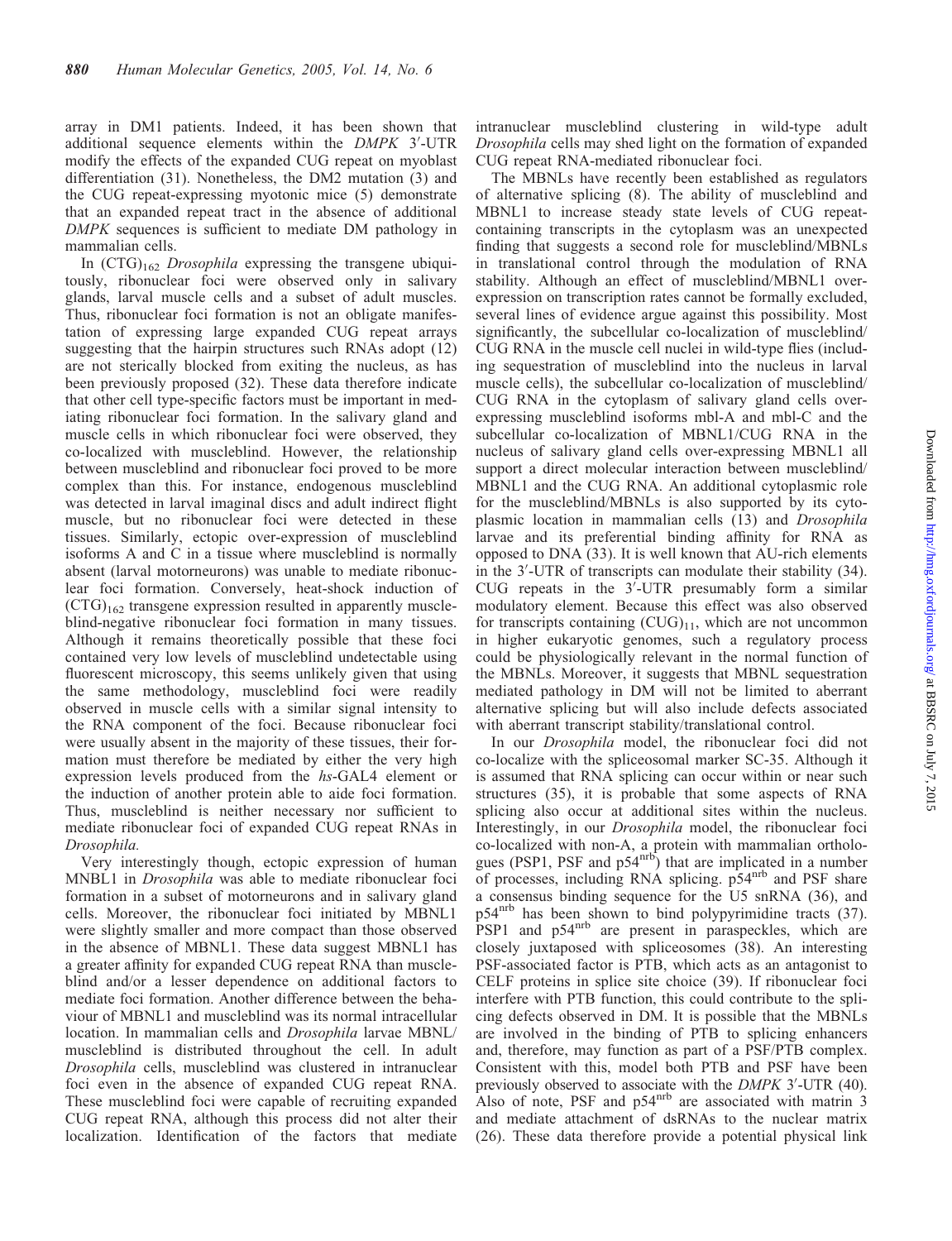between expanded CUG repeat RNA and nuclear matrix. We propose that in normal cells, some MBNL is associated with the nuclear matrix via PSF/p54nrb and that transcripts containing short  $(CUG)_n$  tracts bind to a single muscleblind/MNBL protein which is then released from the matrix and may be involved in mRNA export, stabilization and/or translational control. However, large expanded  $(CUG)_n$  repeat tracts would be expected to bind more than one molecule of muscleblind/MBNL. This would delay dissociation from the matrix, because multiple muscleblind/MBNL molecules would need to dissociate simultaneously. Vacant muscleblind binding sites in the expanded  $(CUG)_n$  tract would recruit newly synthesized or re-imported shuttling muscleblind, eventually culminating in the observed ribonuclear foci.

In DM patients, the stability and longevity of ribonuclear foci is not known. In our Drosophila model, foci were revealed as dynamic structures that formed rapidly during development or after heat-shock induction, but subsequently disappeared over the period of a few days after transient heat-shock-mediated expression. In vitro experiments have previously been used to demonstrate that the ribonuclear foci are lost during cell division in fibroblasts (41). Although it is possible that heat-shock-induced ribonuclear foci were lost from some cells because of cell-division, foci were also lost over the period of a few days in non-dividing cells such as muscle. These data are encouraging for DM therapeutic strategies aimed at down-regulating DMPK/ZNF9 expression, because they suggest that pre-existing ribonuclear foci would be rapidly lost upon *DMPK/ZNF9* down regulation and MBNL sequestration reversed.

To summarize, we have created transgenic Drosophila incorporating CTG tracts of up to 162 repeats, the largest expanded simple sequence repeat yet incorporated into the fly genome. Drosophila expressing expanded CUG repeat RNA have abundant ribonuclear foci but no pathophysiological phenotype. This demonstrates that expanded CUG repeat RNA and ribonuclear foci are not directly toxic, at least to Drosophila. Ribonuclear foci are transient entities that normally contain muscleblind, which can aid their formation, although, surprisingly, it is not absolutely required. Moreover, muscleblind appears to have an additional role in the stabilization of  $(CUG)_n$  transcripts in the cytoplasm. Ribonuclear foci exist in the inter-chromatin space and overlap to a significant extent with non-A in *Drosophila*, suggesting a direct link with the nuclear matrix and the ability to interact with additional factors involved in splice site selection. The *Drosophila* model presented in this study has already provided new insights into the basic biology underlying DM and muscleblind function and should prove an invaluable resource in addressing many of the remaining uncertainties.

# MATERIALS AND METHODS

# Drosophila transgenics

A human DM1 allele of 11 CTG repeats was PCR amplified using primers DM-CXH and DM-DRXB (Supplementary Material, Table S6 for oligonucleotide sequences). DM-CRX contains a single G/A mismatch with human genomic DNA that generates an Xho I site in the resultant amplification

product. DM-DRXB contains a 12 nucleotide  $5'$  extension that generates an Xba<sub>I</sub> site in the resultant amplification product. The 11 repeat product was digested and cloned into the Xho I/Xba I sites immediately downstream of GFP in UAS-GFP, in the multiple cloning site of pP[UAST] (42,43). Human DM1 alleles of 56 and 162 CTG repeats were PCR amplified using primers DM-CXH and DM-DR and cloned into the pGEM T-easy (Promega) multiple cloning site. The 56 and 162 CTG repeat alleles were excised from pGEM T-easy using  $XhoI$  and  $SpeI$  and similarly cloned into the  $Xho$  I/Xba I sites in the 3<sup>'</sup>-UTR of GFP in pP[UAST]. During subcloning of the 162 repeat allele into pP[UAST] in Escherichia coli, a de novo deletion derivative allele of 48 CTG repeats was also generated. Transgenic Drosophila containing CTG repeat tracts of 11, 48, 56 and 162 were created from these pP[UAST] constructs by standard P-element mediated transformation. Details of the GAL4 driver lines used to mediate transgene expression and other UAS lines are provided in Supplementary Material, Tables S7 and S8.

#### Behavioural and histological analysis

See Supplementary Material for behavioural and histological analysis.

## In situ hybridization

Oligonucleotide probes. Ten micrometre Drosophila sections were fixed in 4% paraformaldehyde for 15 min, washed three times with PBS, pre-hybridized with  $2 \times$  SSC/40% formamide and hybridized at  $37^{\circ}$ C with 50 fM  $\mu$ l<sup>-1</sup> Cy3- $(CAG)_{10}$  probe in 40% formamide, 1 mg ml<sup>-1</sup> E. coli tRNA,  $1 \text{ mg ml}^{-1}$  sonicated salmon sperm DNA,  $10\%$  dextran sulphate and 0.2% BSA in  $2 \times$  SSC. Slides were washed twice in  $2 \times$  SSC and twice in  $0.5 \times$  SSC for 15 min at 37°C, then mounted in Vectashield (Vector) with  $2 \mu g$  ml<sup>-1</sup> DAPI.

RNA probes. Sections were fixed and washed as described above, permeabilized with 0.1  $\mu$ g ml<sup>-1</sup> proteinase K in TE for 30 min, fixed for 5 min with 4% paraformaldehyde and washed three times with PBS. After dehydration through an ethanol gradient, slides were hybridized at  $42^{\circ}$ C with 300 pg  $\mu$ I<sup>-1</sup> DIG-labelled antisense GFP RNA probe in 50% formamide,  $1 \times$  Denhardt, 1 mM DTT, 1 mg ml<sup>-1</sup> E. coli tRNA,  $1 \text{ mg ml}^{-1}$  sonicated salmon sperm DNA,  $10\%$ dextran sulphate in  $4 \times$  SSC, then washed as for oligonucleotide probes. Slides were equilibrated in buffer 1 (0.1 M Tris – HCl pH 7.5/0.15 M NaCl), blocked with 0.5% blocking reagent (Roche) in buffer 1, stained with 1: 200 FITC anti-DIG (Roche) and 0.5% blocking reagent in buffer 1 and mounted in Vectashield (Vector) with  $\bar{2} \mu g$  ml<sup>-1</sup> DAPI after three washes with buffer 1. All *in situ* hybridizations were replicated in multiple sections from multiple animals and reproduced in their entirety at least twice.

#### Immunohistochemistry

Ten micrometre sections were fixed for 15 min with 4% paraformaldehyde, followed by three washes with PBS.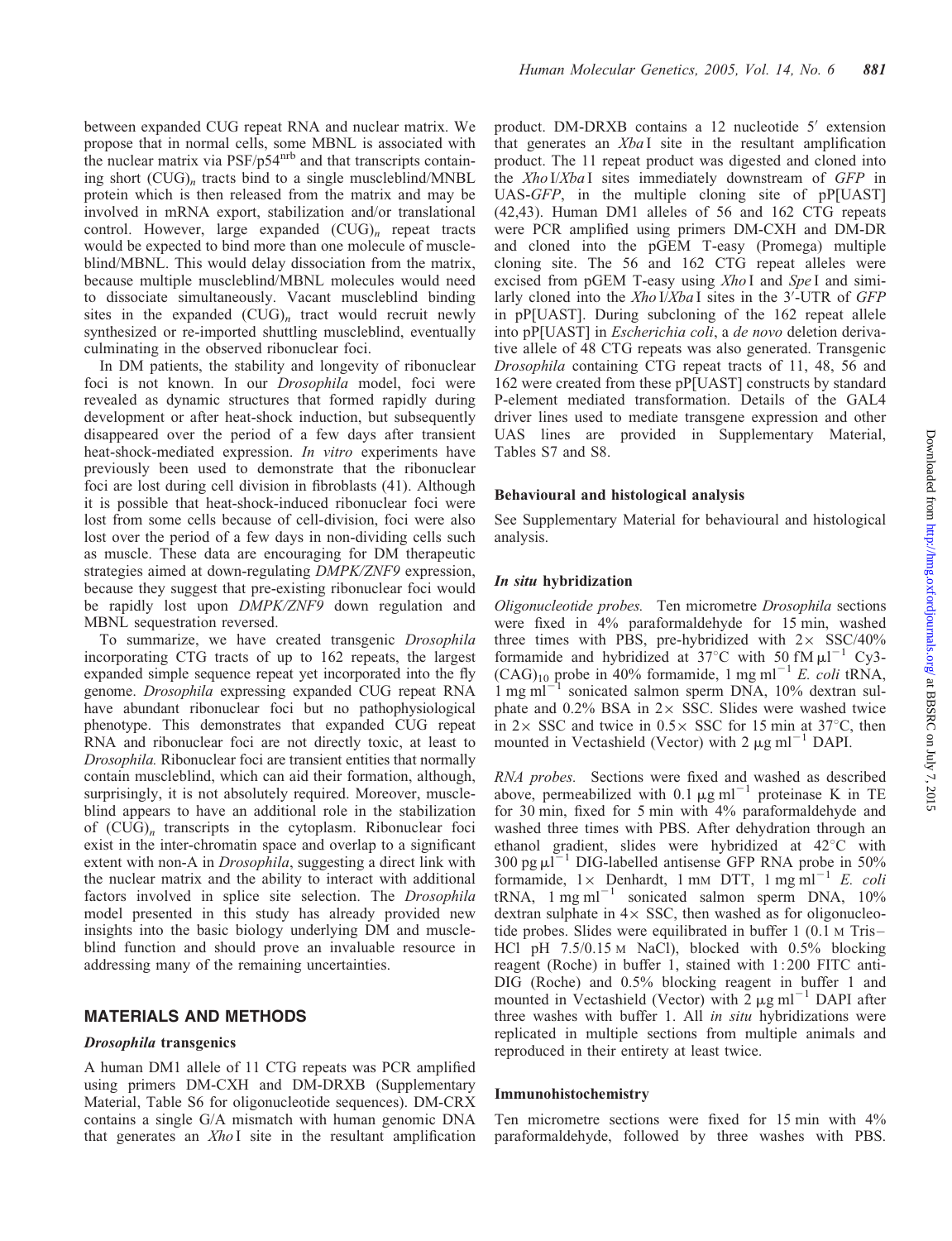After blocking for 30 min with 5% normal serum (from the species in which the secondary antibody was generated) in PBS, samples were incubated with the primary antibody for 1 h in the same solution, followed by three washes with PBS. Samples were incubated for 1 h with the secondary antibody and 0.5% blocking reagent (Roche) in PBS, followed by three washes with PBS and mounting in Vectashield (Vector) with 2  $\mu$ g ml<sup>-1</sup> DAPI. For combined in situ hybridization and immunohistochemistry, the *in situ* protocol was stopped after the last wash, samples were equilibrated in PBS and then the immunohistochemistry protocol was followed from the blocking step. Primary antibody details are supplied in Supplementary Material, Table S9. Fluorescent secondary antibodies were purchased from Jackson Immunochemicals and Molecular Probes. All immunohistochemical analyses were replicated in multiple sections from multiple animals and reproduced in their entirety at least twice.

## Creation of antisera

ORFs of muscleblind A, B and C were cloned into pGEX-6P 1 (Amersham) to create N-terminal GST fusion constructs. Protein expression was induced for  $4 h$  in Top10F' E. coli (Invitrogen) at  $37^{\circ}$ C using 1 mM IPTG, and protein aggregates isolated using a protein refolding kit (Novagen). Fusion proteins were then purified by SDS –PAGE electrophoresis and band extraction, and an equal mixture of all three isoforms injected into a sheep by Diagnostics Scotland. The second bleed serum was used for all stainings.

#### RNA extraction and analysis

For northern blots,  $1-10 \mu g$  total RNA, extracted using Tri-Reagent (Sigma), was separated on 1.5% agarose gels with guanidine thiocyanate, capillary blotted and probed with DIG labelled anti-sense riboprobes in EasyHyb (Roche) or with 32P-labelled DNA probes in ExpressHyb (Clontech).

#### Protein extraction and analysis

Proteins were extracted with Tri-Reagent (Sigma), separated on 4 –12% Bis-Tris Nu-PAGE gels, and blotted as per the manufacturer's instructions (Invitrogen). Antibody detection was performed by standard methods.

## SUPPLEMENTARY MATERIAL

Supplementary Material is available at HMG Online.

# ACKNOWLEDGEMENTS

We would like to thank Patrick Young, Fred Winston, Erik Andrulis and Harold Saumweber for provision of antisera, Andrea Brand for provision of the pP[UAST] GFP plasmid and Stephen Goodwin for provision of developmentallystaged Drosophila cDNA and fly stocks. Useful advice with Drosophila muscle histology and some behavioural experiments was provided by John Sparrow and Upendra Nongthomba. We would also like to thank the Dynamic Mutation Group and the Drosophila Fly Neurobiology Groups of the University of Glasgow for helpful discussion throughout the course of this work, Richard H. Wilson for statistical advice and Sarah L. Mole and Jane Evans for preliminary analyses of Drosophila courtship behaviour. This research was supported by awards from the Lister Institute and the Wellcome Trust. R.D.A. was supported by a contract from the 'Ramon y Cajal' program of the Ministerio de Educación y Ciencia.

# **REFERENCES**

- 1. Harper, P.S. (2004) Myotonic Dystrophy, 3rd edn. WB Saunders Co., London.
- 2. Brook, J.D., McCurrach, M.E., Harley, H.G., Buckler, A.J., Church, D., Aburatani, H., Hunter, K., Stanton, V.P., Thirion, J.-P., Hudson, T. et al. (1992) Molecular basis of myotonic dystrophy: expansion of a trinucleotide (CTG) repeat at the  $3'$  end of a transcript encoding a protein kinase family member. Cell, 68, 799–808.
- 3. Liquori, C.L., Ricker, K., Moseley, M.L., Jacobsen, J.F., Kress, W., Naylor, S.L., Day, J.W. and Ranum, L.P. (2001) Myotonic dystrophy type 2 caused by a CCTG expansion in intron 1 of ZNF9. Science, 293, 864–867.
- 4. Ranum, L.P. and Day, J.W. (2004) Myotonic dystrophy: RNA pathogenesis comes into focus. Am. J. Hum. Genet., 74, 793–804.
- 5. Mankodi, A., Logigian, E., Callahan, L., McClain, C., White, R., Henderson, D., Krym, M. and Thornton, C.A. (2000) Myotonic dystrophy in transgenic mice expressing an expanded CUG repeat. Science, 289, 1769–1773.
- 6. Charlet, B.N., Savkur, R.S., Singh, G., Philips, A.V., Grice, E.A. and Cooper, T.A. (2002) Loss of the muscle-specific chloride channel in type 1 myotonic dystrophy due to misregulated alternative splicing. Mol. Cell, 10, 45–53.
- 7. Savkur, R.S., Philips, A.V. and Cooper, T.A. (2001) Aberrant regulation of insulin receptor alternative splicing is associated with insulin resistance in myotonic dystrophy. Nat. Genet., 29, 40-47.
- 8. Ho, T.H., Charlet, B.N., Poulos, M.G., Singh, G., Swanson, M.S. and Cooper, T.A. (2004) Muscleblind proteins regulate alternative splicing. EMBO J., 23, 3103–3112.
- 9. Philips, A.V., Timchenko, L.T. and Cooper, T.A. (1998) Disruption of splicing regulated by a CUG binding protein in myotonic dystrophy. Science, 280, 737-741.
- 10. Kanadia, R.N., Johnstone, K.A., Mankodi, A., Lungu, C., Thornton, C.A., Esson, D., Timmers, A.M., Hauswirth, W.W. and Swanson, M.S. (2003) A muscleblind knockout model for myotonic dystrophy. Science, 302, 1978–1980.
- 11. Taneja, K.L., McCurrach, M., Schalling, M., Housman, D. and Singer, R.H. (1995) Foci of trinucleotide repeat transcripts in nuclei of myotonic dystrophy cells and tissues. J. Cell Biol., 128, 995-1002.
- 12. Michalowski, S., Miller, J.W., Urbinati, C.R., Paliouras, M., Swanson, M.S. and Griffith, J. (1999) Visualization of double-stranded RNAs from the myotonic dystrophy protein kinase gene and interactions with CUG-binding protein. Nucleic Acids Res., 27, 3534–3542.
- 13. Miller, J.W., Urbinati, C.R., Teng-Umnuay, P., Stenberg, M.G., Byrne, B.J., Thornton, C.A. and Swanson, M.S. (2000) Recruitment of human muscleblind proteins to (CUG)(n) expansions associated with myotonic dystrophy. EMBO J., 19, 4439-4448.
- 14. Fardaei, M., Rogers, M.T., Thorpe, H.M., Larkin, K., Hamshere, M.G., Harper, P.S. and Brook, J.D. (2002) Three proteins, MBNL, MBLL and MBXL, co-localize in vivo with nuclear foci of expanded-repeat transcripts in DM1 and DM2 cells. Hum. Mol. Genet., 11, 805–814.
- 15. Ebralidze, A., Wang, Y., Petkova, V., Ebralidse, K. and Junghans, R.P. (2004) RNA leaching of transcription factors disrupts transcription in myotonic dystrophy. Science, 303, 383 –387.
- 16. Lipinski, M.M. and Yuan, J. (2004) Mechanisms of cell death in polyglutamine expansion diseases. Curr. Opin. Pharmacol., 4, 85 –90.
- 17. Warrick, J.M., Paulson, H.L., Gray-Board, G.L., Bui, Q.T., Fischbeck, K.H., Pittman, R.N. and Bonini, N.M. (1998) Expanded